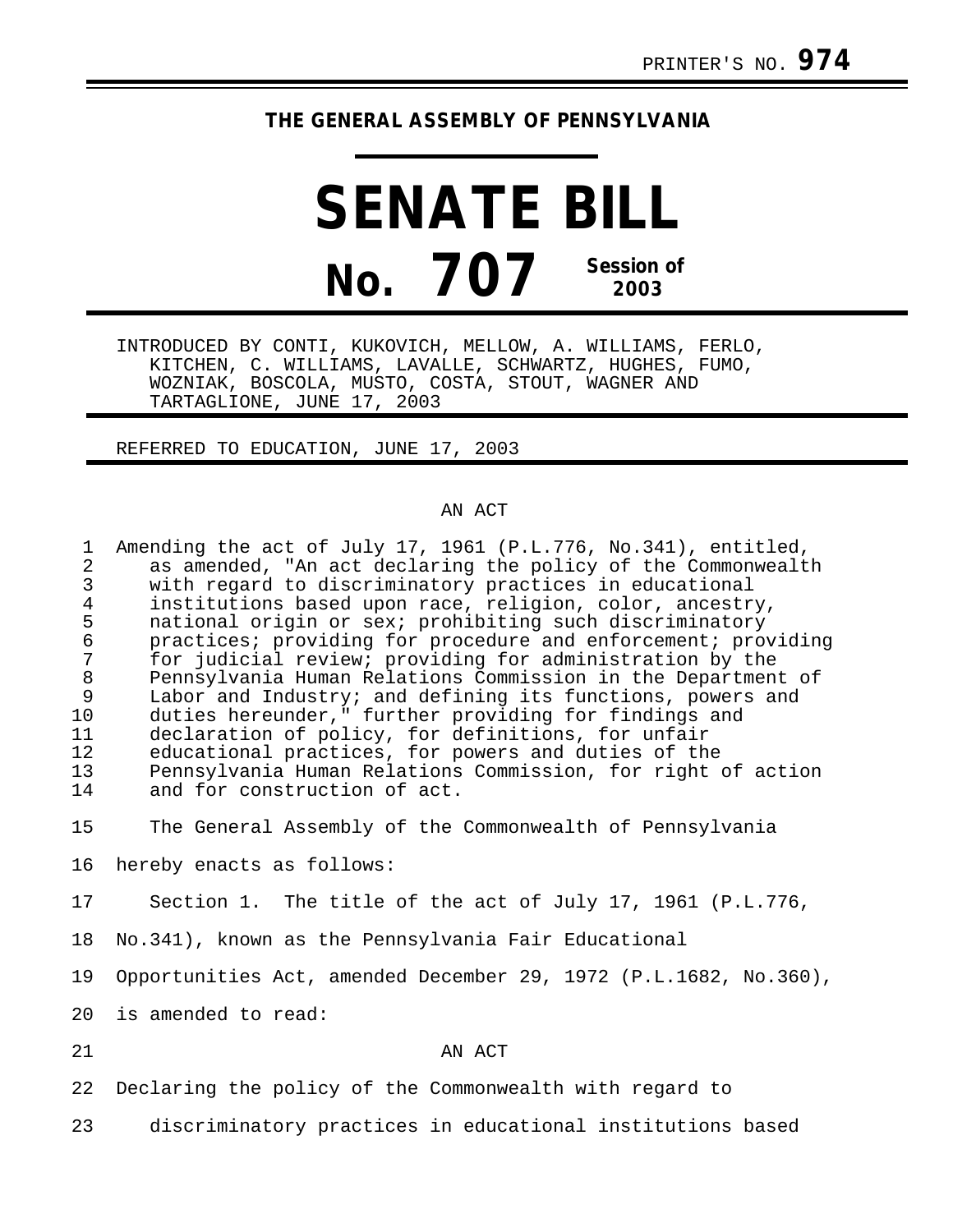1 upon race, religion, color, ancestry, national origin, sexual 2 orientation, gender identity or expression, or sex; 3 prohibiting such discriminatory practices; providing for 4 procedure and enforcement; providing for judicial review; 5 providing for administration by the Pennsylvania Human 6 Relations Commission in the Department of Labor and Industry; 7 and defining its functions, powers and duties hereunder. 8 Section 2. Section 2 of the act, amended December 22, 1992 9 (P.L.1688, No.187), is amended to read:

10 Section 2. Findings and Declaration of Policy.--(a) It is 11 hereby declared to be the policy of this Commonwealth that all 12 persons shall have equal opportunities for education regardless 13 of their race, religion, color, ancestry, national origin, 14 sexual orientation, gender identity or expression, sex, handicap 15 or disability.

16 (b) Equality of educational opportunities requires that 17 students, otherwise qualified, be admitted to certain 18 educational institutions without regard to race, religion, 19 color, ancestry, national origin, sexual orientation, gender 20 identity or expression, sex, handicap or disability.

21 (c) It is recognized that there is a fundamental American 22 right for members of various religious faiths to establish and 23 maintain educational institutions exclusively or primarily for 24 students of their own religious faith. In such institutions 25 students, otherwise qualified, should have equal opportunity to 26 attend therein without discrimination because of race, ancestry, 27 national origin, sexual orientation, gender identity or 28 expression, handicap or disability or, except as provided in 29 section 9, sex.

30 (d) This act shall be deemed an exercise of the police power 20030S0707B0974 - 2 -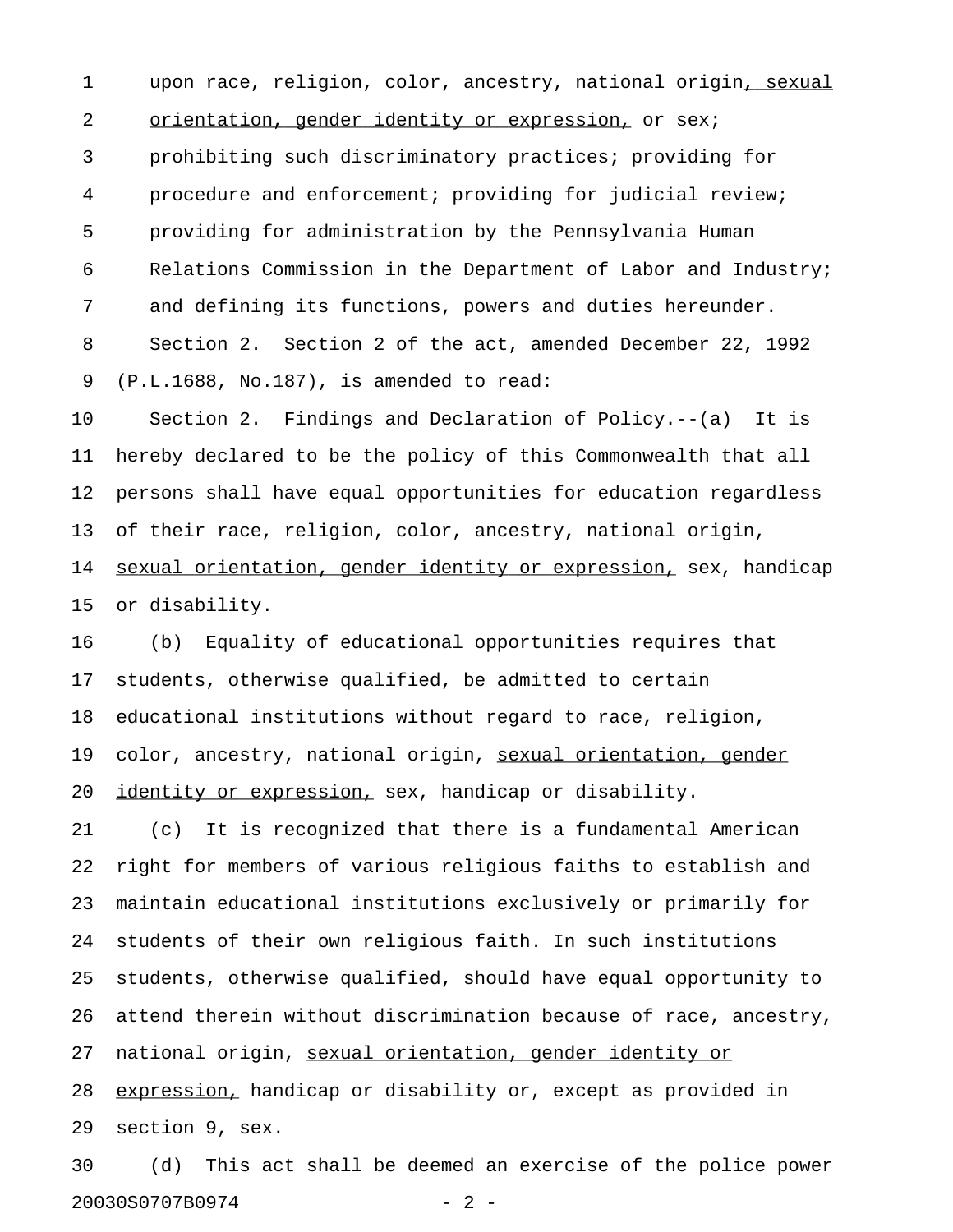| $\mathbf{1}$ | of the Commonwealth for the protection of the public welfare,        |
|--------------|----------------------------------------------------------------------|
| 2            | prosperity, health and peace of the people of the Commonwealth       |
| 3            | of Pennsylvania.                                                     |
| 4            | Section 3. Section 3 of the act is amended by adding clauses         |
| 5            | to read:                                                             |
| 6            | Section 3. Definitions.--As used in this act--                       |
| 7            | $\star$ $\star$ $\star$                                              |
| 8            | (9) "Sexual orientation" means actual or perceived                   |
| 9            | heterosexuality, homosexuality or bisexuality.                       |
| 10           | (10) "Gender identity or expression" means actual or                 |
| 11           | perceived gender identity, appearance, behavior, expression or       |
| 12           | physical characteristics whether or not associated with an           |
| 13           | individual's assigned sex at birth.                                  |
| 14           | Section 4. Sections $4(a)$ and $(a.1)$ , $6(4)$ , 7.1 and $9(a)$ and |
| 15           | (c) of the $act$ , amended or added December 22, 1992 (P.L.1688,     |
| 16           | No.187), are amended to read:                                        |
| 17           | Section 4. Unfair Educational Practices.--(a) Except as              |
| 18           | provided in section 9, it shall be an unfair educational             |
| 19           | practice for an educational institution--                            |
| 20           | To exclude or limit, or otherwise discriminate, because<br>(1)       |
| 21           | of race, religion, color, ancestry, national origin, sexual          |
| 22           | orientation, gender identity or expression, sex, handicap or         |
| 23           | disability, against any student or students seeking admission as     |
| 24           | students to such institutions: Provided, That it shall not be        |
| 25           | unfair educational practice for any educational institution to       |
| 26           | use criteria other than race, religion, color, ancestry,             |
| 27           | national origin, sexual orientation, gender identity or              |
| 28           | expression, sex, handicap or disability in the admission of          |
| 29           | students.                                                            |
| 30           | To make any written or oral inquiry prior to admission<br>(2)        |

20030S0707B0974 - 3 -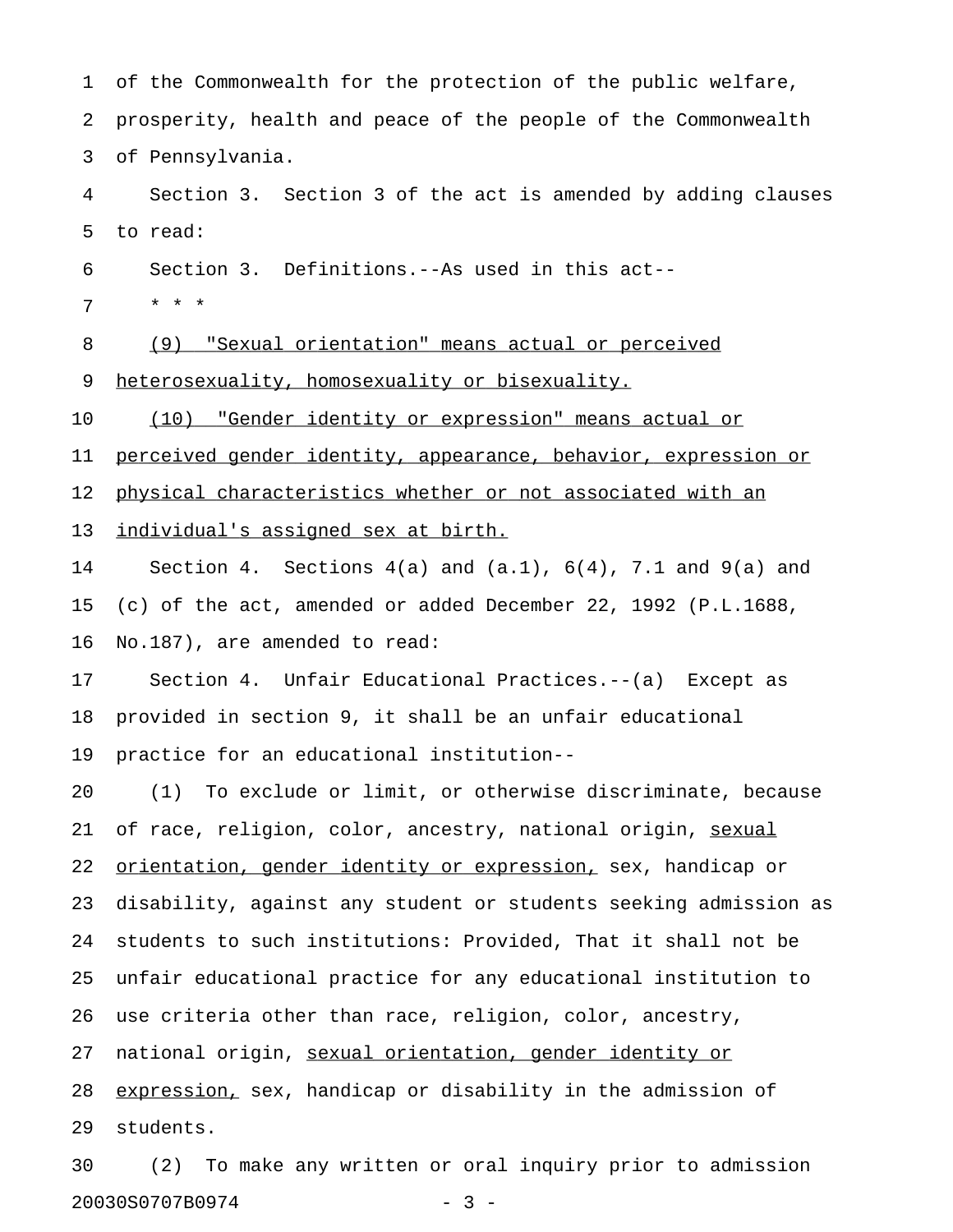1 concerning or designed to elicit information as to the race, 2 religion, color, ancestry, national origin, sexual orientation, 3 gender identity or expression, sex, handicap or disability of a 4 student seeking admission to such institution.

5 (3) To expel, suspend, punish, deny facilities or otherwise 6 discriminate against any student because of race, religion, 7 color, ancestry, national origin, sexual orientation, gender 8 identity or expression, sex, handicap or disability.

9 (4) To penalize or discriminate against any individual 10 because he has initiated, testified, participated or assisted in 11 any proceedings under this act.

12 (5) To fail to preserve for a period of three years any 13 records, documents and data dealing with, or pertaining to, the 14 admission, rejection, expulsion or suspension of students, or to 15 refuse to make such records, documents and data available at all 16 times for the inspection of the commission.

17 (6) To construct, operate or otherwise make available 18 facilities and services which are not accessible.

19 (7) To exclude, limit or otherwise discriminate against any 20 student or applicant because of the handicap or disability of an 21 individual with whom the student or applicant is known to have a 22 relationship or association.

23 (8) To deny an individual with a handicap or disability 24 equal opportunities for education because of uninsurability or 25 increased cost of insurance.

26 (a.1) Except as provided in section 9, it shall be an unfair 27 educational practice for a religious educational institution-- 28 (1) To exclude or limit, or otherwise discriminate, because 29 of race, color, ancestry, national origin, sexual orientation, 30 gender identity or expression, sex, handicap or disability, 20030S0707B0974 - 4 -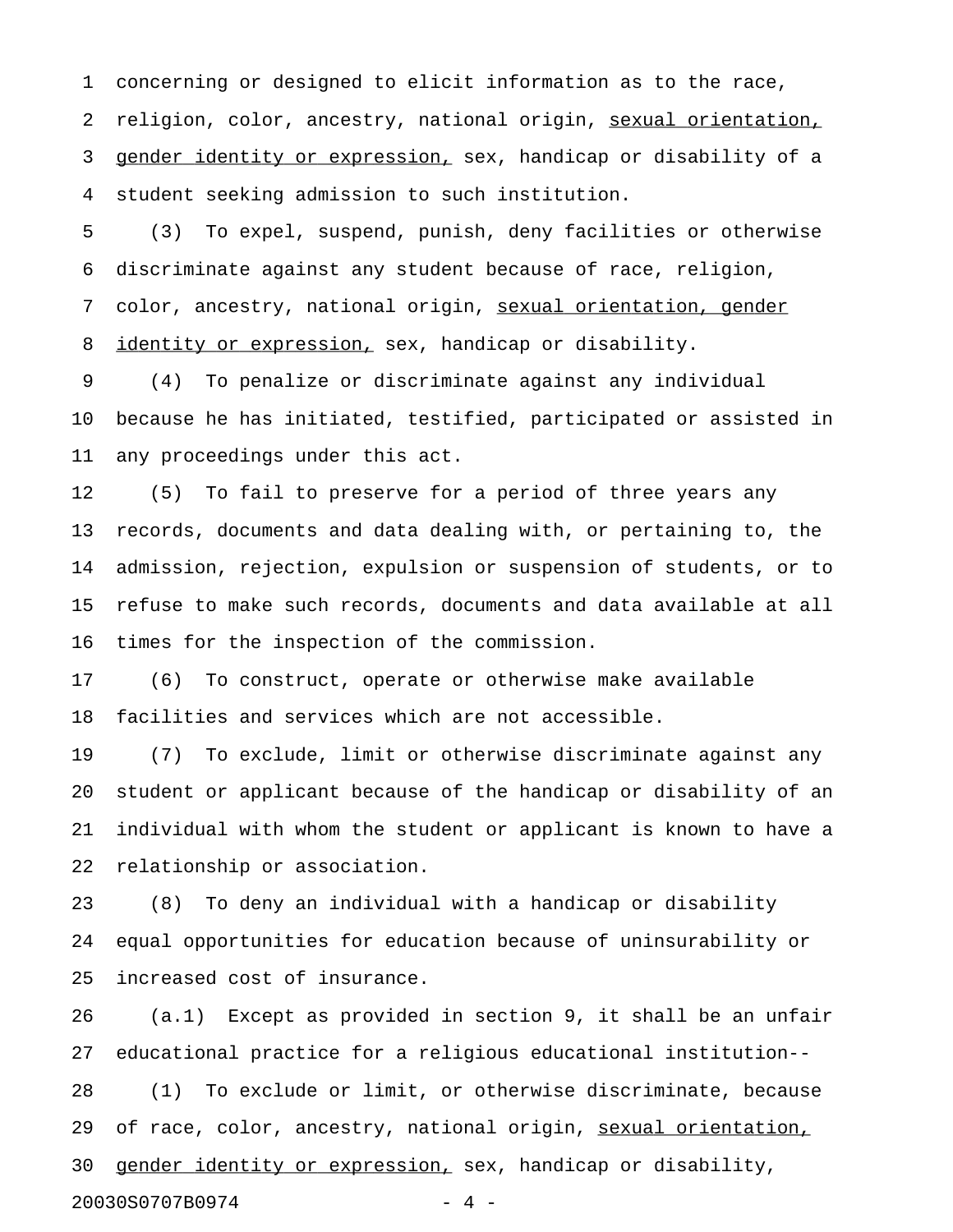1 against any student or students seeking admission as students to 2 such institutions: Provided, That it shall not be unfair 3 educational practice for any religious educational institution 4 to use criteria other than race, color, ancestry, national 5 origin, sexual orientation, gender identity or expression, sex, 6 handicap or disability in the admission of students.

7 (2) To make any written or oral inquiry prior to admission 8 concerning or designed to elicit information as to the race, 9 color, ancestry, national origin, sexual orientation, gender 10 identity or expression, sex, handicap or disability of a student 11 seeking admission to such institution.

12 (3) To expel, suspend, punish, deny facilities or otherwise 13 discriminate against any student because of race, color, 14 ancestry, national origin, sexual orientation, gender identity 15 or expression, sex, handicap or disability.

16 (4) To penalize or discriminate against any individual 17 because such person has initiated, testified, participated or 18 assisted in any proceedings under this act.

19 (5) To construct, operate or otherwise make available 20 facilities and services which are not accessible.

21 (6) To exclude, limit or otherwise discriminate against any 22 student or applicant because of the handicap or disability of an 23 individual with whom the student or applicant is known to have a 24 relationship or association.

25 (7) To deny an individual with a handicap or disability 26 equal opportunities for education because of uninsurability or 27 increased cost of insurance.

28 \* \* \*

29 Section 6. Powers and Duties of the Commission.--Without in 30 anywise detracting from, or in derogation or diminution of the 20030S0707B0974 - 5 -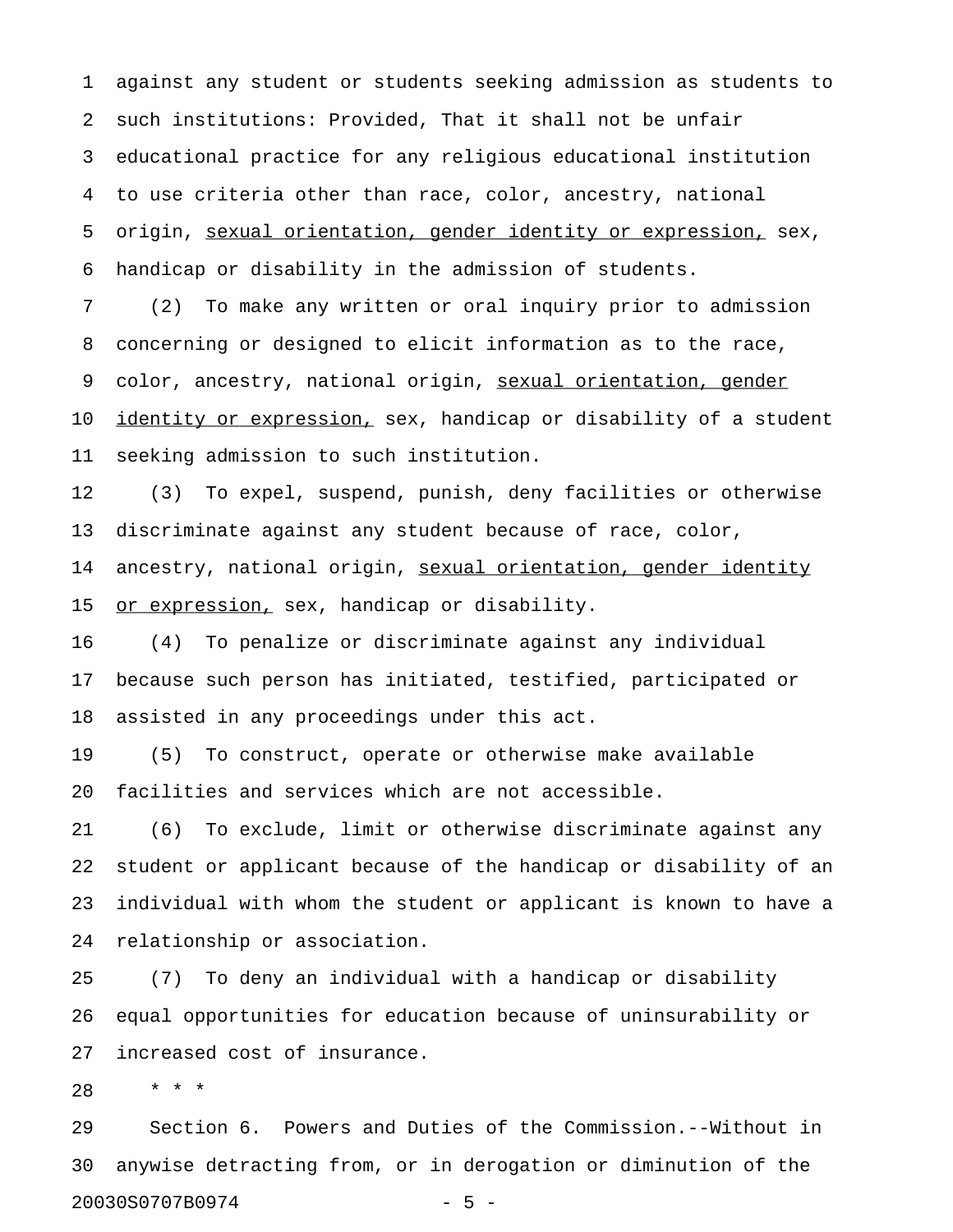1 duties of the commission as set forth in the act of October 27, 2 1955 (P.L.744), known as the "Pennsylvania Human Relations Act," 3 said commission is hereby vested with the following powers and 4 duties--

5 \* \* \*

6 (4) To formulate, recommend and carry out a comprehensive 7 program designed to eliminate and prevent prejudice and 8 discrimination in educational institutions, based upon race, 9 religion, color, ancestry, national origin, sexual orientation, 10 gender identity or expression, sex, handicap or disability 11 except religious discrimination in religious or denominational 12 institutions and except, as to sex, as provided in section 9. 13 \* \* \*

14 Section 7.1. Right of Action.--(a) In cases involving a 15 claim of discrimination, if a complainant invokes the procedures 16 set forth in this act, that individual's right of action in the 17 courts of the Commonwealth shall not be foreclosed. If, within 18 one year after the filing of a complaint with the commission, 19 the commission dismisses the complaint or has not entered into a 20 conciliation agreement to which the complainant is a party, the 21 commission must so notify the complainant. On receipt of such a 22 notice, the complainant shall be able to bring an action in the 23 courts of common pleas of the Commonwealth based on the right to 24 freedom from discrimination granted by this act.

25 (b) An action under this section shall be filed within two 26 years after the date of notice from the commission closing the 27 complaint. Any complaint so filed shall be served on the 28 commission at the time the complaint is filed in court. The 29 commission shall notify the complainant of this requirement. 30 (c) If the court finds that the respondent has engaged in or 20030S0707B0974 - 6 -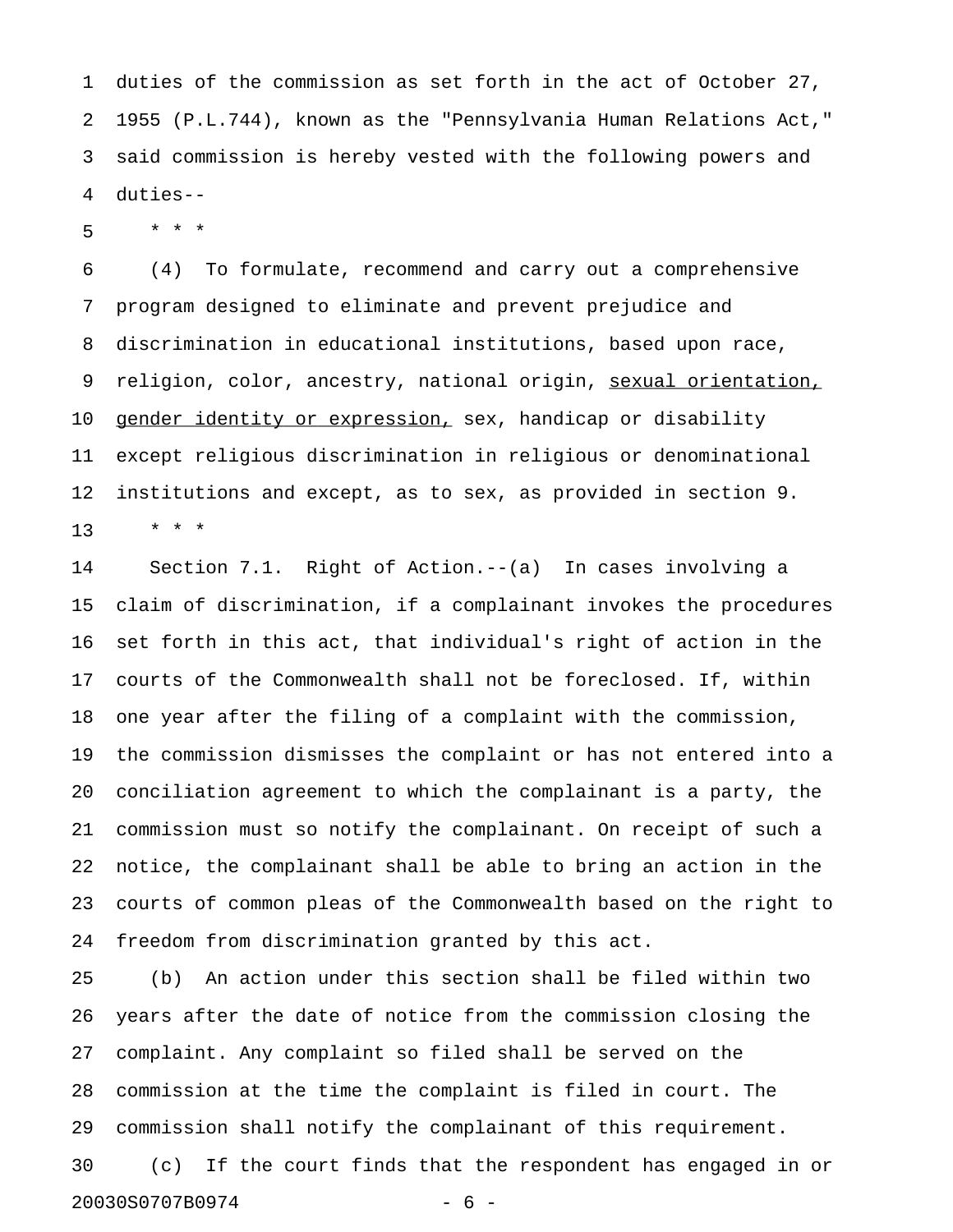1 is engaging in an unlawful discriminatory practice charged in 2 the complaint, the court shall enjoin the respondent from 3 engaging in such unlawful discriminatory practice and order 4 affirmative action which may include, but not be limited to, 5 reinstatement, admitting students, reimbursement of tuition or 6 fees, or any other legal or equitable relief, including damages 7 caused by humiliation and embarrassment and punitive damages, as 8 the court deems appropriate.

9 (d) The court shall serve upon the commission any final 10 order issued in any action brought under this section.

11 (e) If, after a trial held pursuant to subsection (a), the 12 court of common pleas finds that a defendant engaged in or is 13 engaging in any unlawful discriminatory practice as defined in 14 this act, the court [may] shall award attorney fees and costs to 15 the prevailing plaintiff.

16 (f) If, after a trial held pursuant to subsection (a), the 17 court of common pleas finds that a defendant has not engaged in 18 or is not engaging in any unlawful discriminatory practice as 19 defined in this act, the court may award attorney fees and costs 20 to the prevailing defendant if the defendant proves that the 21 complaint was brought in bad faith.

22 (g) The time limits for filing any complaint or other 23 pleading under this act shall be subject to waiver, estoppel and 24 equitable tolling.

25 (h) Nothing in this act shall be construed as superseding 26 any provision of the act of October 15, 1980 (P.L.950, No.164), 27 known as the "Commonwealth Attorneys Act." All court actions 28 commenced by or against the commission shall be subject to the 29 provisions of that act.

30 (i) In any action under this section, a complainant may 20030S0707B0974 - 7 -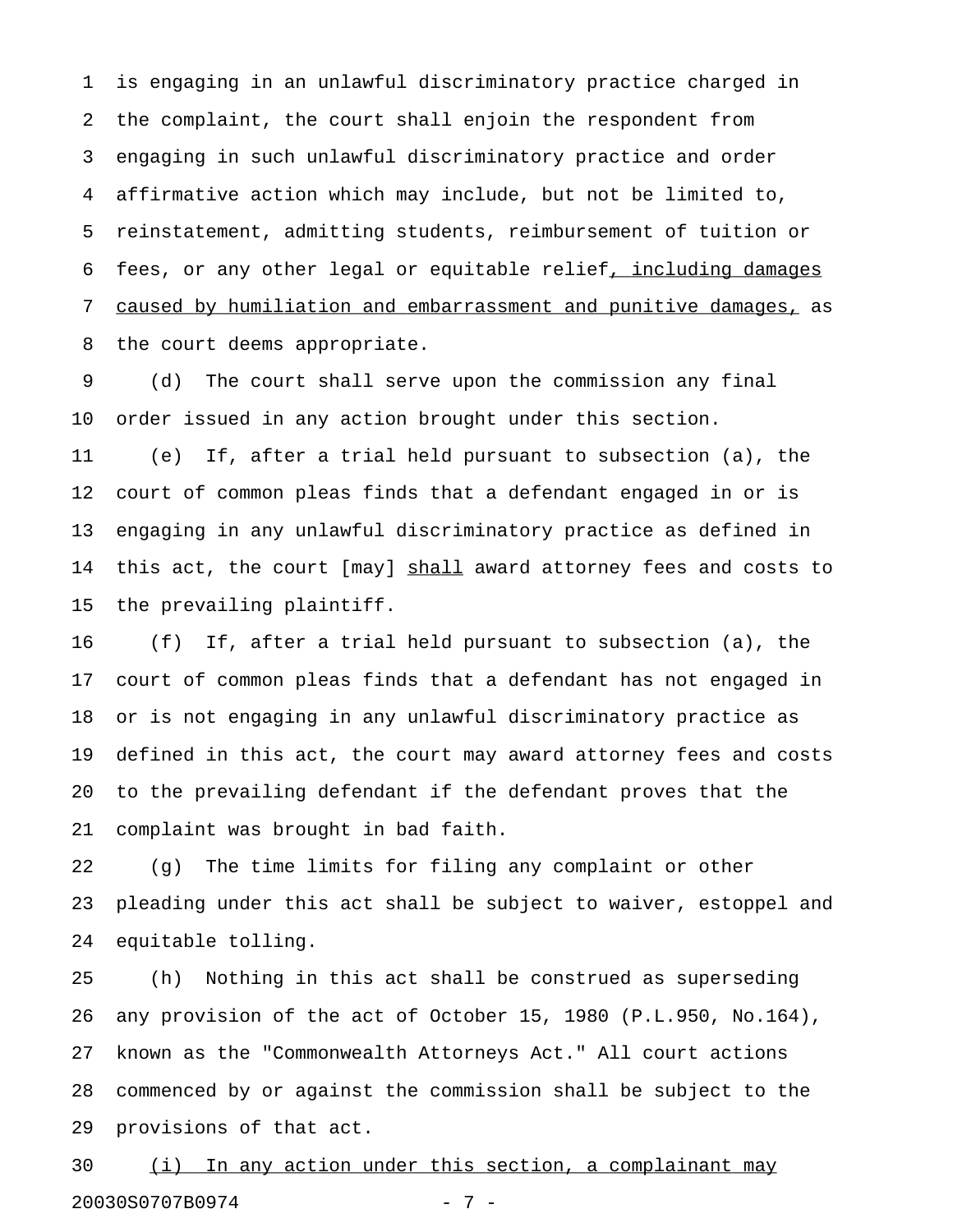## 1 demand a trial by jury.

2 Section 9. Construction.--(a) The provisions of this act 3 shall be construed liberally for the accomplishment of the 4 purposes thereof and any law inconsistent with any provisions 5 hereof shall not apply. Nothing contained in this act shall be 6 deemed to repeal any of the provisions of any law of this 7 Commonwealth relating to discrimination because of race, 8 religion, color, ancestry, national origin, sexual orientation, 9 gender identity or expression, sex, handicap or disability. This 10 act shall not be construed to prohibit any educational 11 institution which is neither State-owned nor State-related, nor 12 State-aided, from drawing its enrollment entirely from members 13 of one sex or from the sexes in any proportion, nor shall 14 anything herein contained prevent any educational institution 15 which is State-owned, State-related or State-aided from 16 requiring each applicant for admission to state in the 17 application for admission such applicant's sex to supplement and 18 implement the institution's facts for planning purposes but only 19 for such planning purposes and not for any discriminatory 20 purposes. For the purpose of this section the term "State-owned" 21 institution means the institutions comprising the State System 22 of Higher Education; the term "State-related" institutions means 23 the University of Pittsburgh, Temple University, Lincoln 24 University and the Pennsylvania State University; the term 25 "State-aided" institution means the Delaware Valley College of 26 Science and Agriculture, Drexel University, Hahnemann 27 University, Thomas Jefferson University, the Medical College of 28 Pennsylvania, University of Pennsylvania, Pennsylvania College 29 of Podiatric Medicine, Pennsylvania College of Optometry, 30 Philadelphia College of Osteopathic Medicine, Philadelphia 20030S0707B0974 - 8 -